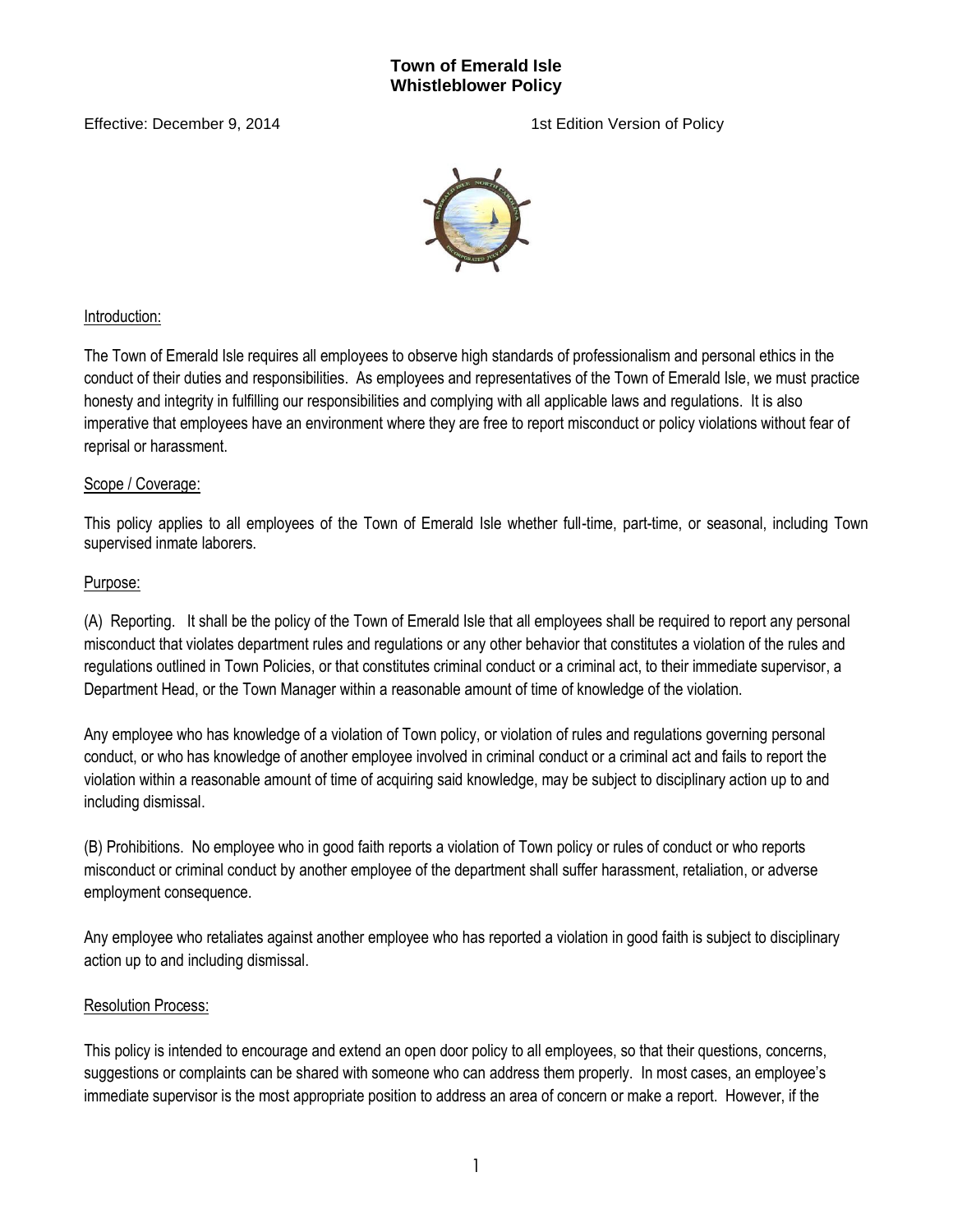# **Town of Emerald Isle Whistleblower Policy**

Effective: December 9, 2014 1st Edition Version of Policy

employee is not comfortable speaking with their supervisor or if they are not satisfied with the supervisor's response, then they are encouraged to utilize the appropriate chain of command to speak with someone in a supervisory position with whom they are comfortable in approaching with their report or concern. For suspected criminal violations, or when the employee is not comfortable with following the Chain of Command for reporting due to the nature of the violation or the individuals involved, employees may report violations directly to anyone in a supervisory position, a Department Head, or the Town Manager. Employees may also report violations directly to the Mayor, Mayor Pro-Tem or Town Attorney.

## Investigation of Complaints/Allegations

The Town Manager shall be responsible for the investigation of all complaints and allegations filed and shall have unrestricted access to all employees implicated in the allegations for the purpose of completing a thorough and accurate investigation.

The Town Manager shall have unrestricted access to all available personnel and applicable resources for the purpose of reporting allegations, findings of an investigation and violations of policies or rules of conduct in all matters.

Any employee filing a complaint concerning a violation of suspected violation of the rules and regulations, policies and procedures of the department must be acting in good faith and have reasonable grounds for believing the information disclosed indicates a violation. Any allegations that prove not to be substantiated and which prove to have been made maliciously or knowingly to be false will be viewed as a serious offense and shall subject the reporting employee to disciplinary action up to and including dismissal.

Violations or suspected violations may be submitted in person or in writing on a confidential basis by the complainant. Reports of violations or suspected violations will be kept confidential to the extent possible, consistent with the need to conduct an adequate investigation.

Any supervisor receiving a complaint shall be required to acknowledge receipt of the complaint to the reporting person within 24 hours. All reports of misconduct or violations will be promptly investigated and appropriate corrective action will be taken if warranted based on the results of the investigation.

#### **Conclusion**

The Town of Emerald Isle has developed this policy to ensure that all employees can work in an orderly, safe, and professional work environment. The Town will make every effort to ensure that all personnel are familiar with the policy and know that any complaint received will be thoroughly investigated and appropriately resolved.